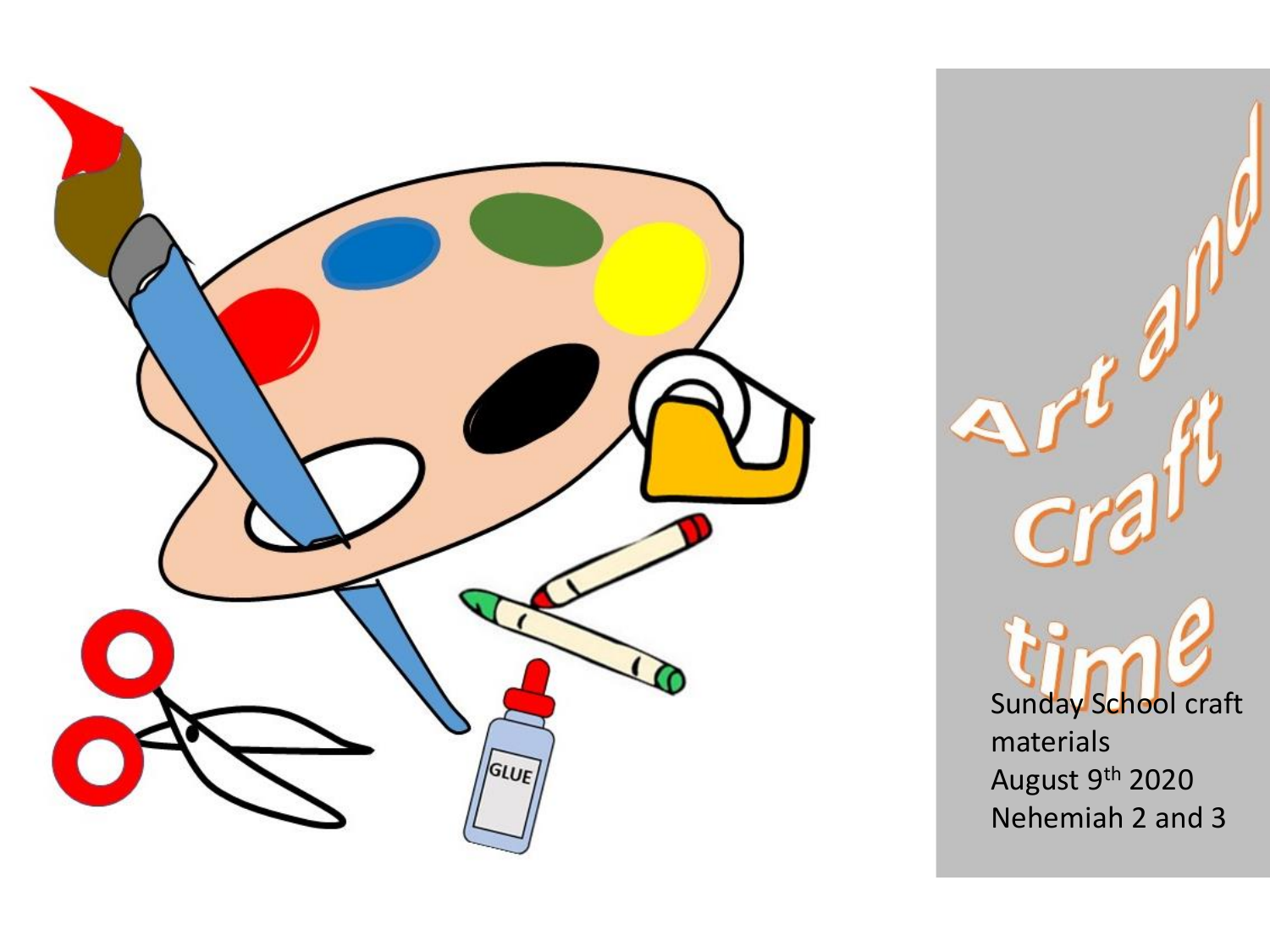

**Beginners** 

Insert the images in the right place and see if you can remember the name of each gate Then cut out the base and the wall and stick them together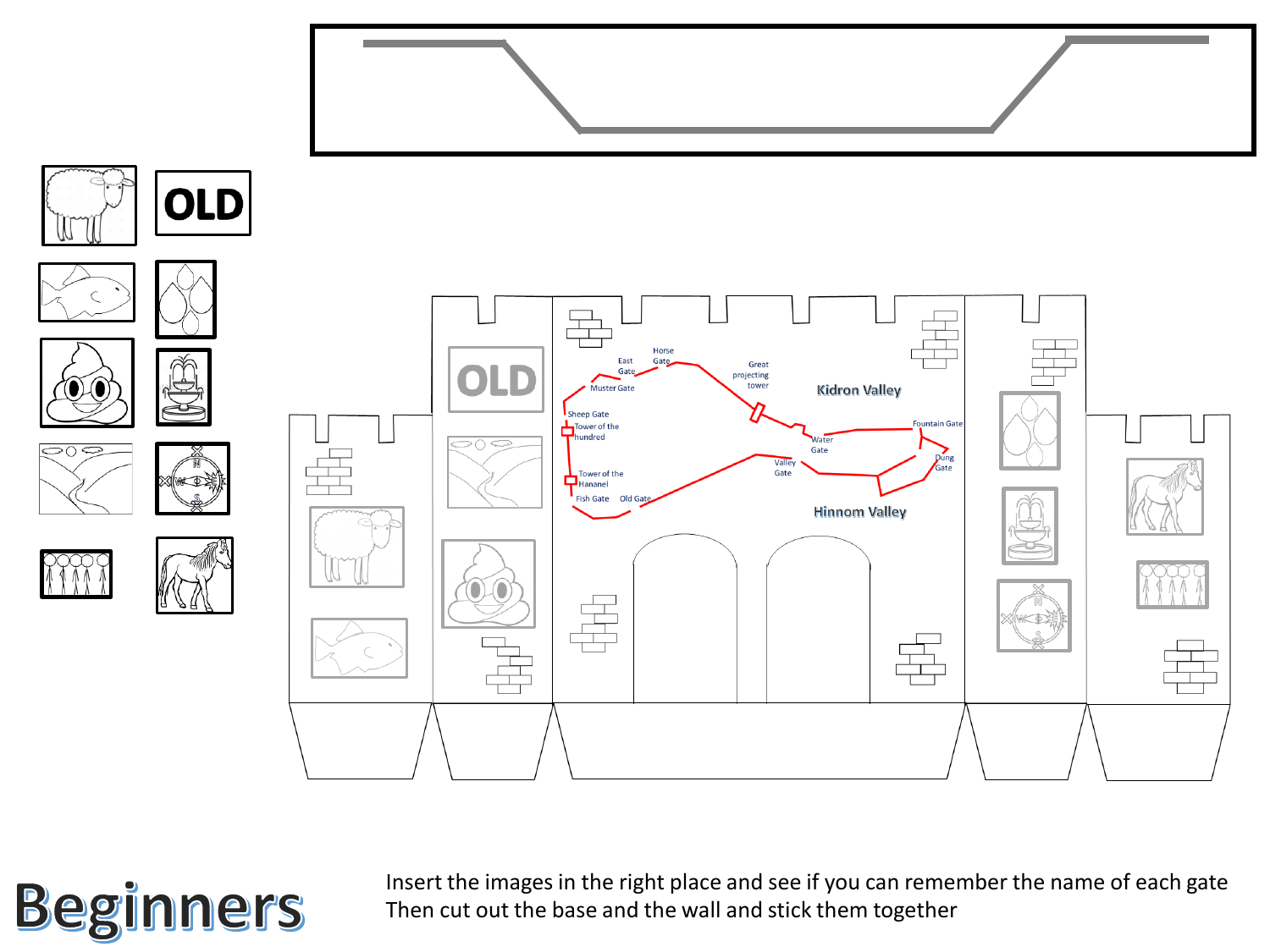| Horse<br>East<br>Gate<br>Gate<br>projecting<br><b>Muster Gate</b><br><b>Sheep Gate</b> | Great<br>tower<br><b>Kidron Valley</b> |                                          |                      |              |          |                |                     |                |             |                               |              |        |                |              |    |
|----------------------------------------------------------------------------------------|----------------------------------------|------------------------------------------|----------------------|--------------|----------|----------------|---------------------|----------------|-------------|-------------------------------|--------------|--------|----------------|--------------|----|
| Tower of the                                                                           | <b>Fountain Gate</b><br>Water          | W                                        | D                    | B            | M        | K              | F                   | U              | P           | $\overline{O}$                | $\mathsf S$  | F      | H              | A            |    |
| Tower of the                                                                           | Gate<br>Dung<br>Valley<br>Gate<br>Gate | Z                                        | S                    | E            | V        | Q              | G                   | A              | Τ           | 9<br>E                        | S            | Τ      | D              | F            |    |
| $\Box$ Hananel<br>Fish Gate Old Gate                                                   | <b>Hinnom Valley</b>                   | R                                        |                      | M            | A        | E              |                     | A              | $\mathsf S$ | F                             | G            | D      | 3<br>$\cup$    | A            |    |
|                                                                                        |                                        | F                                        |                      | $\mathsf{N}$ |          | E              | B                   | E              | A           | M                             | 13S          | K      | N              | Z            |    |
| Find the missing words:                                                                |                                        | Y                                        | 11<br>$\overline{O}$ | E            | L        | G              | 2<br>$\overline{O}$ | D              | A           | D                             | A            |        | G              | Y            |    |
| <b>VALLEY</b>                                                                          |                                        | U                                        | A                    | 1<br>H       | E        | H              | L                   | С              | L           | Q                             | R            | $\cup$ | G              | K            |    |
| <b>FOUNTAIN</b>                                                                        |                                        | J                                        | M                    | E            | Y        | K.             | T                   | V              | Q           | $\mathsf E$                   | 5<br>E       | Y      | W              | L            |    |
| <b>GATE</b>                                                                            |                                        | D                                        | N                    | M            | F        |                | $\mathsf{S}$        | 8<br>H         | E           | Z                             | P            | T      | P              | P            |    |
| <b>DUNG</b>                                                                            |                                        | F                                        | S                    |              | H        |                | P                   | E              | D           |                               | A            | A      | $6^{\circ}$ O  | $\vee$       |    |
| <b>REPAIRS</b>                                                                         |                                        |                                          | Z                    | $\mathsf{A}$ | 7<br>F   | $\overline{O}$ | U                   | N              | T           | A                             |              | N      | $\overline{O}$ | D            |    |
| <b>BOLTS</b>                                                                           |                                        | F                                        | X                    | H            | $\Omega$ | K.             | F                   | Z              | N           | W                             | R            | Τ      | L              | $\mathsf{S}$ |    |
| <b>BARS</b>                                                                            |                                        | G                                        | F                    | W            | H        |                | P                   | B              | A           | 10<br>$\overline{\mathsf{R}}$ | $\mathsf{S}$ | A      | F              | E            |    |
| <b>POOL</b>                                                                            |                                        | D                                        | H                    |              | 12<br>E  | V              |                     | Τ              | E           | 4<br>$\overline{S}$           | F            | G      | U              | N            |    |
| <b>SILOAM</b>                                                                          |                                        | N                                        | S                    | G            | H        | K              | $\cup$              | Q              | W           | $\mathsf S$                   | H            | M      | $\mathsf{R}$   | M            |    |
| <b>NEHEMIAH</b><br>JEHANANAH                                                           |                                        |                                          |                      |              |          |                |                     |                |             |                               |              |        |                |              |    |
| <b>BEAMS</b>                                                                           |                                        | Nehemiah 3 vs 16 find the hidden message |                      |              |          |                |                     |                |             |                               |              |        |                |              |    |
| <b>FISH</b>                                                                            |                                        |                                          |                      |              |          |                |                     |                |             |                               |              |        |                |              |    |
| <b>LEVITES</b>                                                                         |                                        | $\overline{2}$<br>1                      | 3                    | 4            | 5        |                | 6                   | $\overline{7}$ |             | 8                             | 9            | 10     | 11             | 12           | 13 |
|                                                                                        |                                        |                                          |                      |              |          |                |                     |                |             |                               |              |        |                |              |    |
| Juniors/Seniors                                                                        |                                        |                                          |                      |              |          |                |                     |                |             |                               |              |        |                |              |    |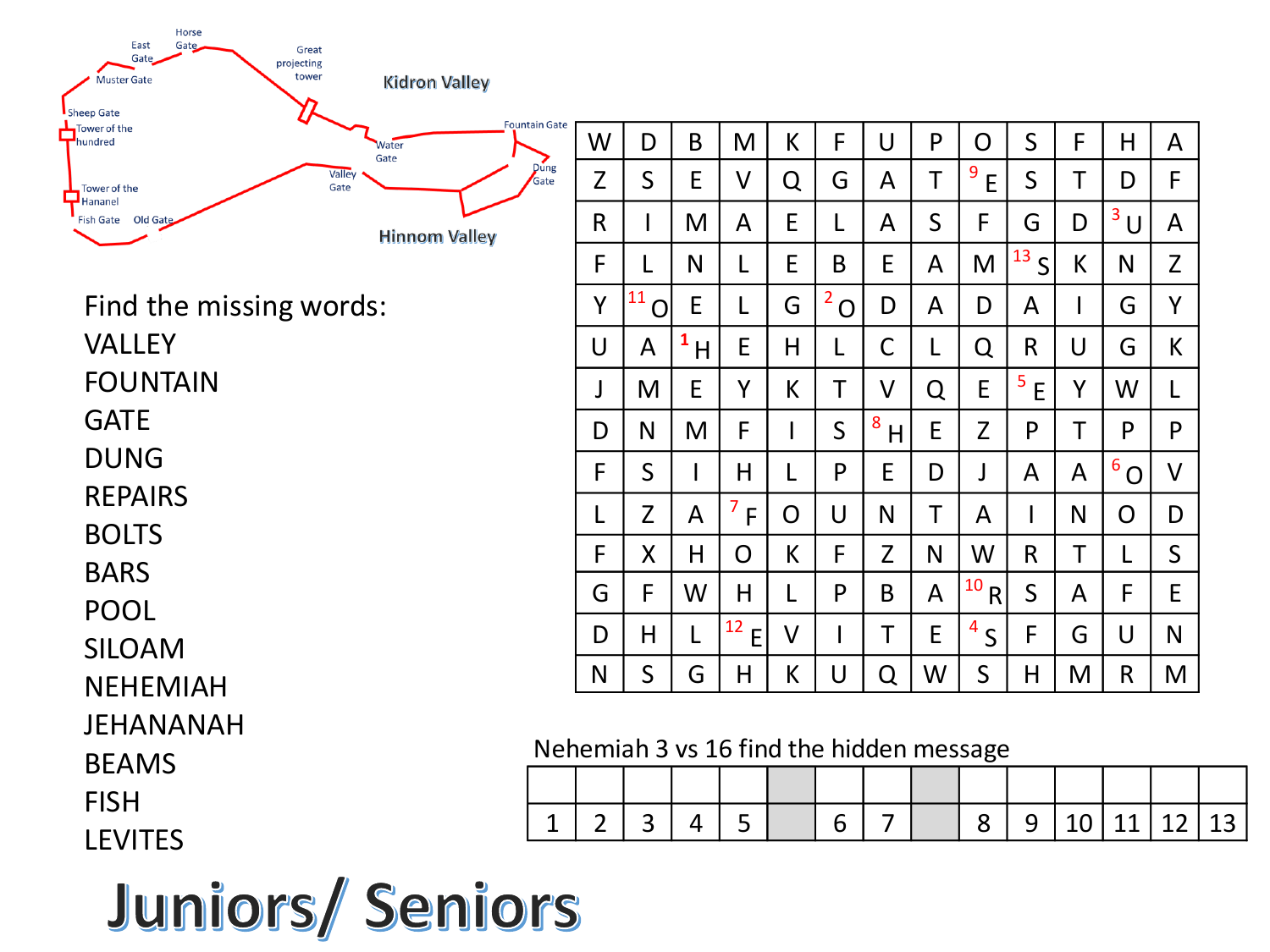| Ref.<br><b>Book</b><br>3<br>10<br>Nehemiah $3$ vs 5<br>$1$ They did not help<br>$\overline{7}$<br>$2$ Who built 1000 cuits of wall<br>Nehemiah $3$ vs 13<br>u |   |
|---------------------------------------------------------------------------------------------------------------------------------------------------------------|---|
|                                                                                                                                                               |   |
|                                                                                                                                                               |   |
|                                                                                                                                                               |   |
| Nehemiah $ 3 \text{ vs } 12$<br>3 Whos daughters helped                                                                                                       |   |
| Nehemiah $3$ vs 20<br>$4$ Who build the sheep gate                                                                                                            |   |
| Nehemiah $3$ vs 11<br>5 He was a Goldsmith<br>$\overline{\phantom{a}}$                                                                                        |   |
| Nehemiah $3$ vs 30<br>$6$ They repaired another section                                                                                                       |   |
| Nehemiah $ 3 \text{ vs } 3 $<br>7 They repaired another section<br>13<br>m<br>$\Omega$                                                                        |   |
| Nehemiah $ 3 \text{ vs } 19$<br>8 They repaired another section<br>12                                                                                         |   |
| Nehemiah 3 vs 20<br>9 They repaired another section<br>11<br>$\mathsf{t}$                                                                                     |   |
| Nehemiah $ 3$ vs 14<br>10 The rubbuish goes out of this gate                                                                                                  |   |
| t<br>Nehemiah $ 3 \text{ vs } 29$<br>11 This gate is sealled<br>6<br>4                                                                                        |   |
| 1<br>n<br>12 There is a pool by sheep gate<br>5 vs 2<br>John                                                                                                  |   |
| 8<br>Z<br>13 There is a pool by Dung gate<br>John<br>vs <sub>6</sub>                                                                                          |   |
|                                                                                                                                                               |   |
| 5<br>$\mathsf k$                                                                                                                                              |   |
| S<br>e                                                                                                                                                        |   |
| $\overline{2}$<br>n                                                                                                                                           |   |
|                                                                                                                                                               |   |
| 9                                                                                                                                                             | h |
|                                                                                                                                                               |   |

Use the question and the reference to find the missing word.

Happy searching<br>Seniors/Juniors